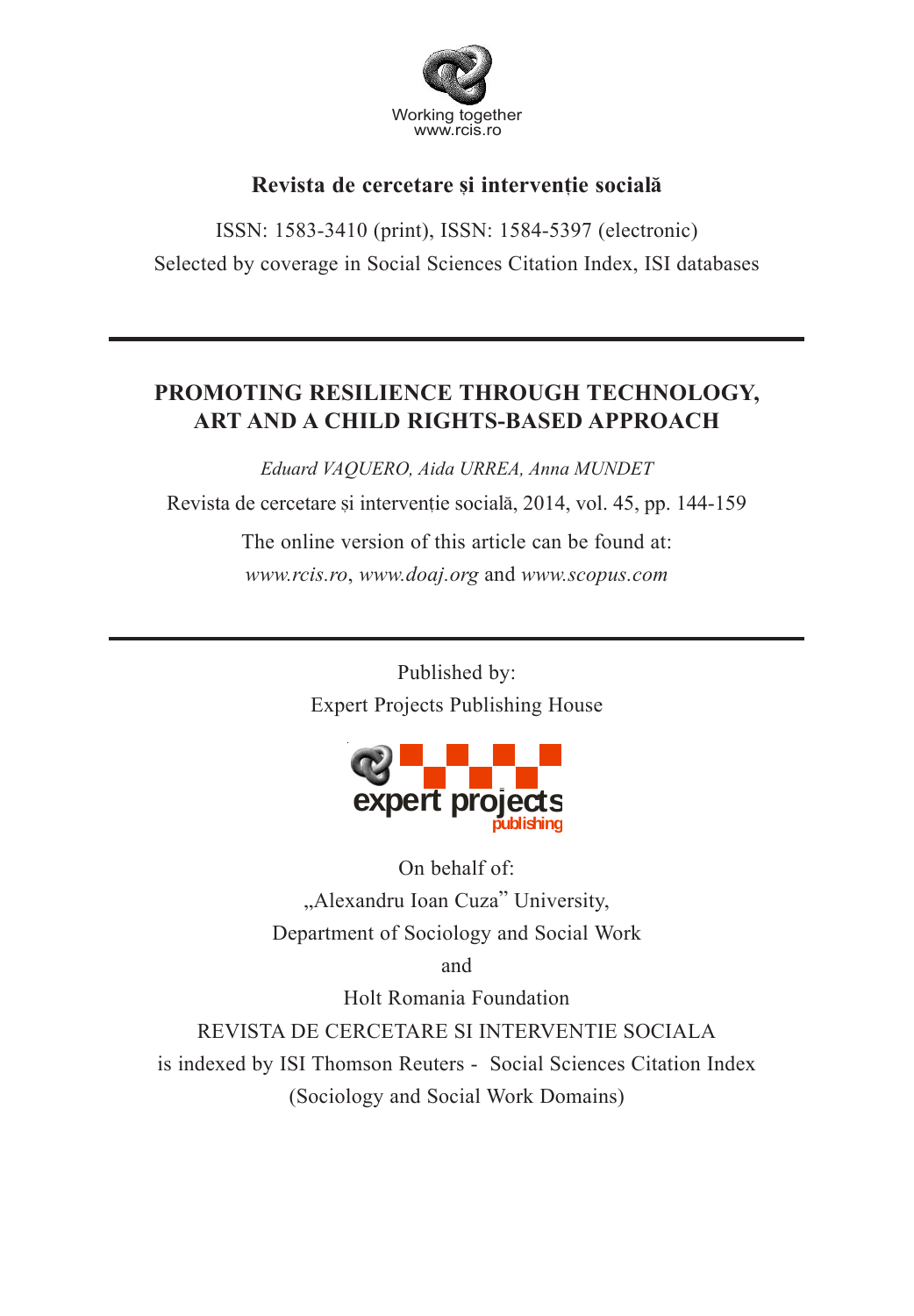

# **Promoting Resilience through Technology, Art and a Child Rights-Based Approach**

Eduard VAQUERO<sup>1</sup>, Aida URREA<sup>2</sup>, Anna MUNDET<sup>3</sup>

## **Abstract**

The concept of resilience is widely used in many fields as a frame of reference. It is generally understood to be a capacity which a person, group, subject or system can develop when facing a situation affecting integrity, enabling them to hold up, recover and come out of it stronger. Resilience is considered as a crosssectional study in which more and more areas of knowledge find a positive way to address and raise new studies. This article considers the concept of resilience from an ecological perspective and looks at how it can be promoted and developed through technology, art and a child rights-based approach. Finally, some conclusions and suggestions are made to continue the study of resilience.

*Keywords*: resilience; ecological framework; technology; rights-based approach.

#### **Introduction**

Resilience is an easy concept to understand but difficult to define (Osborn, 1994). According to Windle (2011) its complexity is due in part, to the fact that resilience is studied in scientific disciplines as diverse as psychology, economy, ecology or medicine. This is also recognized by authors in other areas (Fredrickson, Tugade, Waugh, & Elrkin, 2003; Haskett, Nears, Ward, & McPherson, 2006; Kapeln, 2002; Luthar, Cicchetti, & Becker, 2000; Masten, 2007; Walker, Salt, & Reid, 2006; Yamada & Castro, 2010).

<sup>&</sup>lt;sup>1</sup> University of Lleida, Department of Pedagogy and Psychology, Campus Cappont Avda. Estudi General, no. 4, Lleida, SPAIN. E-mail: eduardvt@pip.udl.cat

<sup>2</sup> University of Lleida, Department of Pedagogy and Psychology, Campus Cappont Avda. Estudi General, no. 4, Lleida, SPAIN. E-mail: aurrea@pip.udl.cat

<sup>&</sup>lt;sup>3</sup> University of Barcelona, Department of Research Methods and Diagnosis in Education, Passeig de la Vall d'Hebron 171, Edifici Llevant Barcelona, SPAIN. E-mail: amundet@ub.edu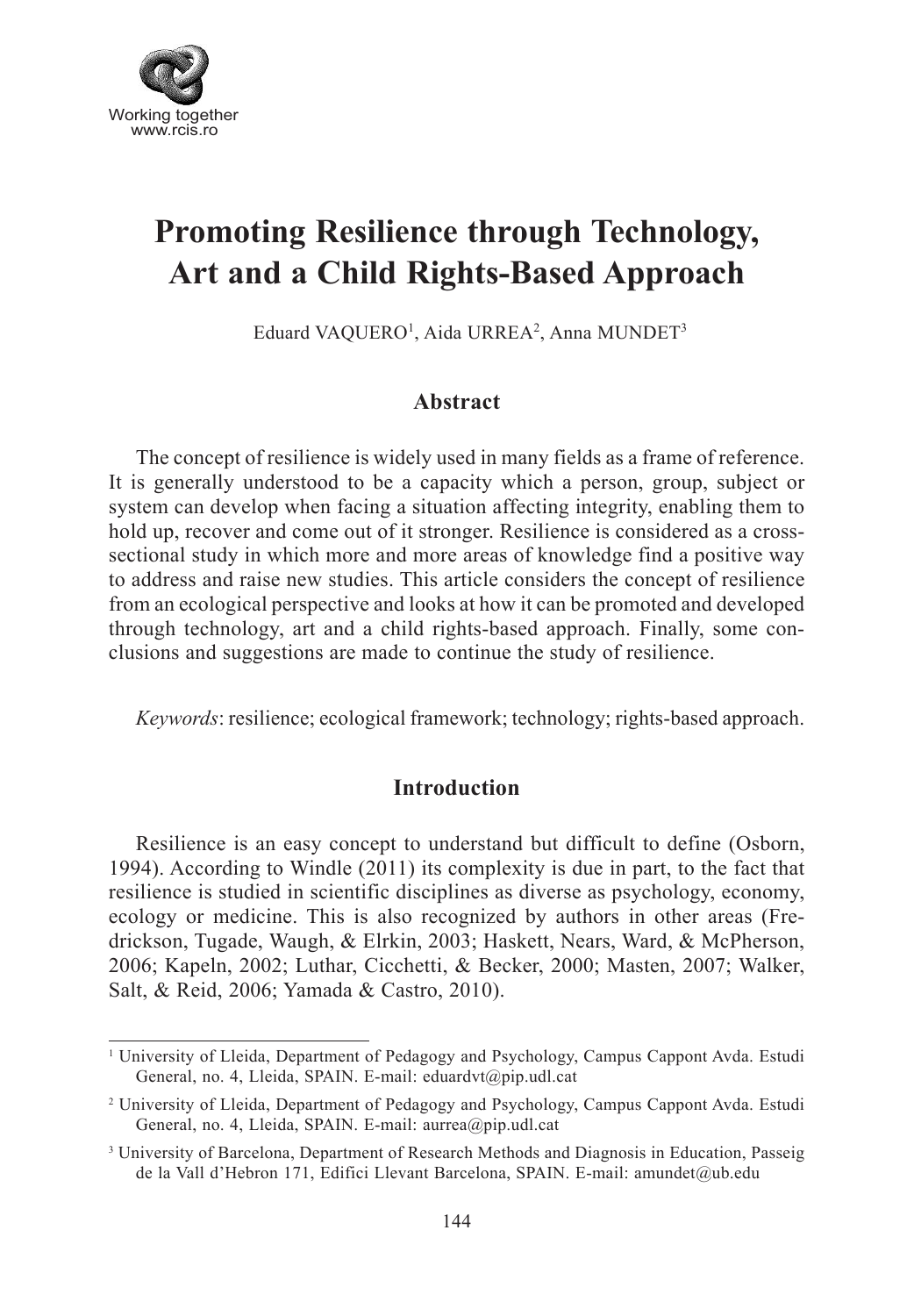The authors of each discipline have tried to define resilience using different concepts as a reference framework for their studies. This means that there is no single way to understand resilience, even within the same area. According to Manciaux (2004), these definitions often have only a weak consensus. The nuances that are added are substantial and the many words used for their delimitation in different fields of study are synonymous or very similar (Kaplan, 2002). These different approximations and nuances within the same scientific discipline lead to inconsistencies in concepts linked to resilience itself (Windle, 2011).

However, in whichever the discipline resilience is studied, the definition used or the approach adopted by the study, the phenomenon resilience refers fundamentally to the same idea. Resilience is a reference framework to describe the positive aspects and mechanisms in an individual, group, material or system which, when facing a destabilizing and disruptive situation affecting their integrity and stability, enables them to hold up, cope, recover and come out strengthened by it.

It is also agreed that the phenomenon can be looked at from an ecological point of view, meaning it can be used to refer to both individual characteristics and those of the context, as well as all the mechanisms used by the internal and external assets when facing adversity (Ungar, 2011). However, there are also other factors in people's lives which should be considered influential too.

This agrees with what Windle (2011) says, that an important part of investigation can be carried out using multidisciplinary approaches. This article considers the concept of resilience from an ecological perspective and looks at how it can be promoted and developed through technology, art and a child rights-based approach.

#### **The concept of resilience**

Generally, the concept of resilience refers to the capacity composed of the set of personal characteristics and the contexts of development of an individual and the set of internal and external mechanisms when facing adversity (Masten & Obradovic, 2006; Ungar, 2011). Some authors refer to resilience as the ability to respond positively, despite living in challenging or threatening circumstances. This means holding out, facing, and reacting better than expected in a situation of risk, a traumatic event or adversity affecting the psycho-social integrity of an individual (Brooks, 2006; Masten, Best, & Garmezy, 1990; Masten, 2001; Rutter, 1993; 1995). Others add that it is possible to come out of such situations strengthened, avoiding situations of risk, thus producing a better state (Garmezy, Masten, & Tellegen, 1984; Luthar *et al*., 2000; Werner & Smith, 1992). From a purely individual level, resilience is considered as a characteristic of personality, the ability to adapt control depending on the circumstance (Block, 1980, 2002).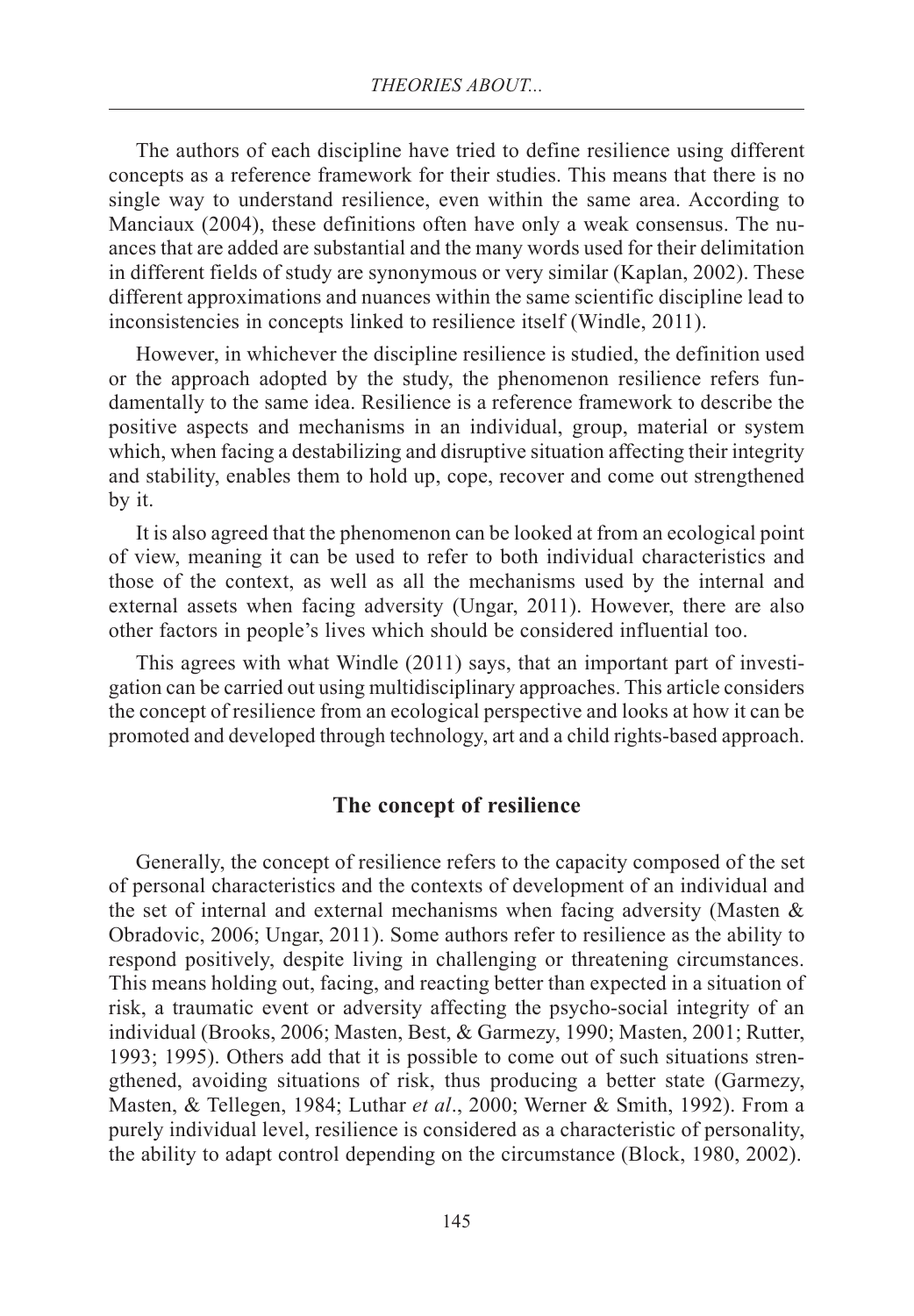Resilience is a concept related to numerous individual characteristics (abilities, skills and personal qualities) and multisystemic (characteristics and qualities of the family, social and cultural environment, where an individual develops; as well as the relationships formed within this context and the individual) (Navarro, 2011). There is no one single way of understanding it, although there are certain characteristics agreed by the scientific literature which shape and frame it establishing its limits and dimensions as a concept. It is these which define resilience theoretically that give greater depth to its understanding.

Resilience is understood as a dynamic process, not as an absolute static or definitive quality. It arises from a process of interaction which implies a positive personal and social adaptation of the individual despite exposure to risk (Luthar, Cicchetti, & Becker, 2000). It is evident in continuous interaction with the environment in which people develop and socialize (Vanistendael & Lecomte, 2002). It can vary according to the relationship with the context, requiring a reaction to a series of circumstances specific to each moment and each individual. It is applied when facing an adverse situation which could put personal and social stability at risk (Grotberg, 1996; Kotliarenco, Cáceres, & Fontecilel, 1997; Lösel, Bliesener, & Kferl, 1989; Vanistendael, 1995; Zolkoski & Bullock, 2012). Greater resilience is shown on occasions when a person has to put it into practice. However, the development of resilience is subject to the specific adjustment a person makes in an adverse situation (Luthar, 2010). What determines the response is the balance between the factors and mechanisms which help and hinder this adjustment. This balance made between risk factors and protection factors of each person is what Luthar & Brown (2007) refer to as resilient adaptation, and best represents the mechanism of resilience. Resilience allows the individual to progress, to come out strengthened from adverse situations (Barudy & Dantagnan, 2005; Manciaux, 2003; Munist *et al*., 1998). It is therefore a quality which should be promoted and developed through social intervention, providing the fundamental pillars for those in situations of risk to cling on to.

The present idea of resilience has not always been the same, its path has been richer and wider and it even seems to be in constant change. Studies about resilience have changed our way of seeing things, going from an idea based on shortcomings to a prevention model based on possibilities.

From an ecological outlook, Ungar (2011) point out that the challenge is to identify the mechanisms which are systematic and variable, and not concentrate on individual characteristics which are not necessarily related to the individual. They therefore suggest taking into account four principles when looking at the phenomenon of resilience (decentrality, complexity, atypicality and cultural relativity) as a basis for an ecological outlook for building resilience, emphasizing environmental considerations for positive growth.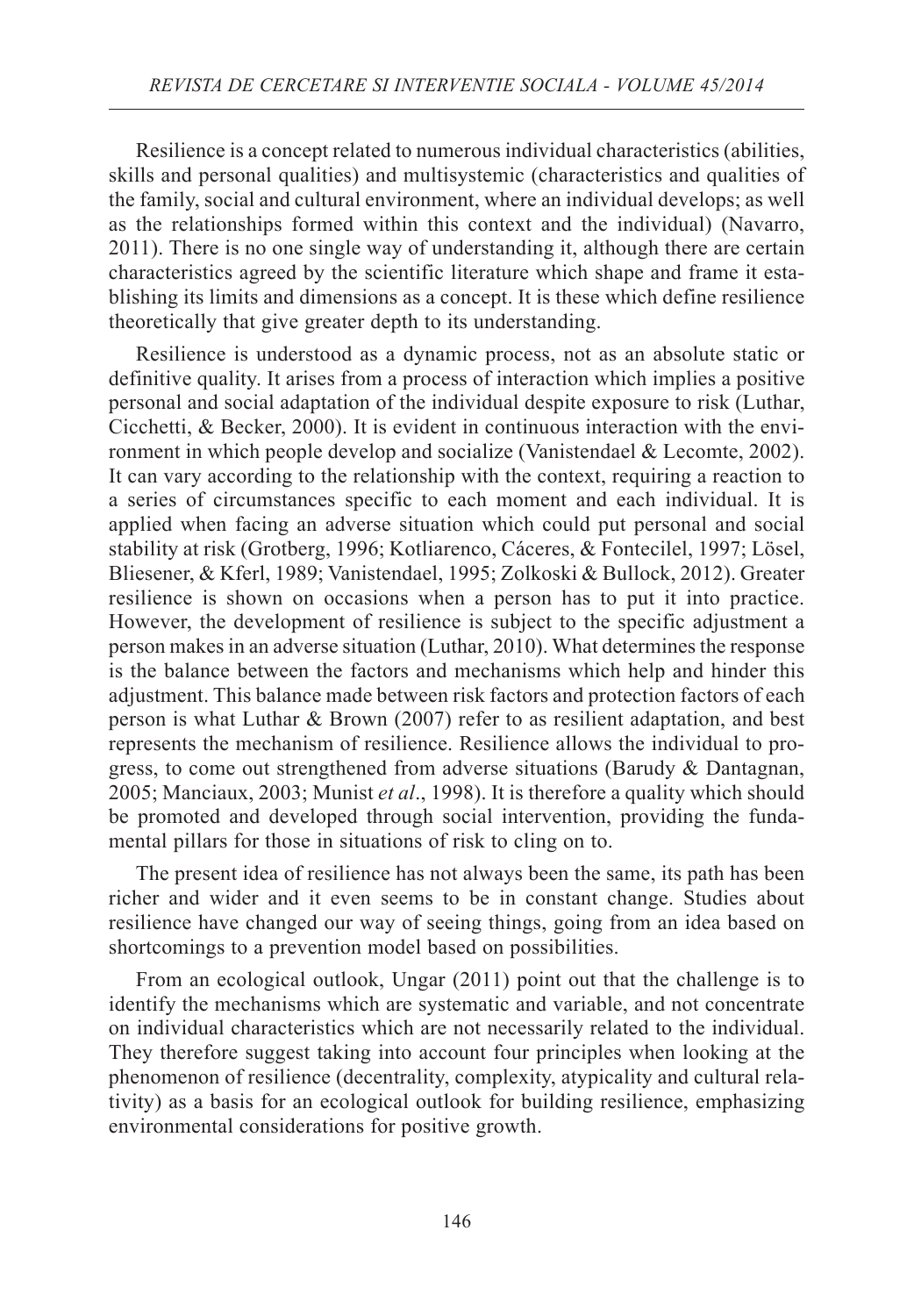The concept of resilience can therefore be organized under this socio-ecological conceptualization. The ecological framework and the four principles proposed by Ungar (2011) not only allow for the complexity of the development of resilience in and between different contexts, but also recognize the evolution that it has followed in the last decades as well as the waves or generations of studies about the phenomenon of resilience in the field of psycho-social intervention (Figure 1).

| Community                                  | Work       | <b>Extended family</b> | Others             | <b>Exosystem</b>  |
|--------------------------------------------|------------|------------------------|--------------------|-------------------|
| Dynamic relational processes among systems |            |                        |                    | <b>Mesosystem</b> |
| <b>Equals</b><br>Family<br>School          |            |                        | <b>Microsystem</b> |                   |
|                                            | Individual |                        |                    |                   |

Figure 1. *Representation of the waves of resilience according to the ecological framework*

According to Masten & Obradovic (2006), studies about resilience have been developed throughout four waves. The first wave of investigations looked at not only the risk factors which give rise to psycho-social problems, but also the strong points of an individual (McDaniel & Benson, 2008; Richardson, 2002). These were mainly descriptive and basically aimed to find out what it is that made children and adolescents in vulnerable situations resist and be *invulnerable*. They identified a set of factors associated with resilience which are still confirmed today in other studies (Garmezy, 1991; Masten & Garmezy, 1985; Scoville, 1942; Werner & Smith, 1982). This wave of studies could be situated in the system, at a purely individual level.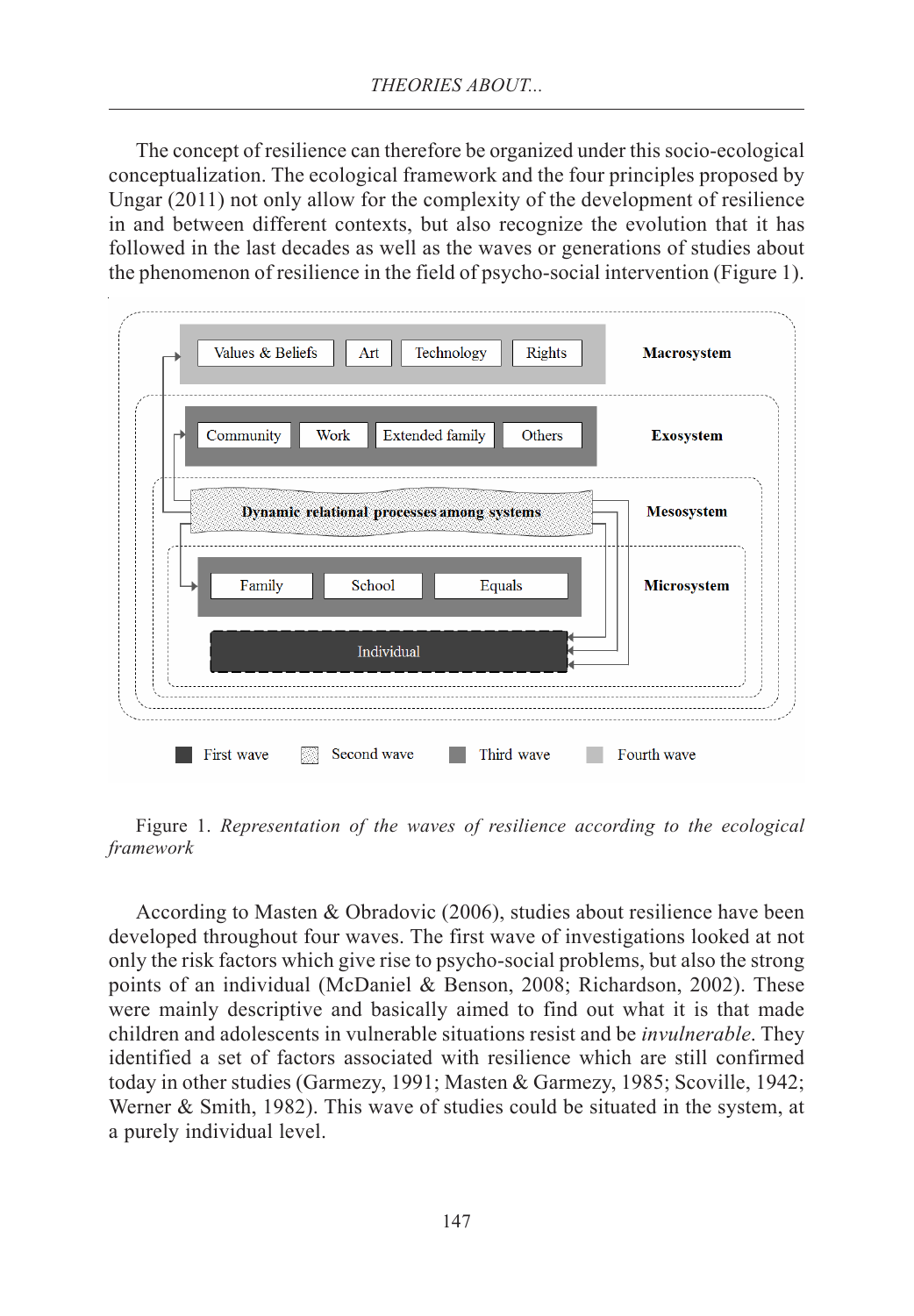The second wave of studies tried to discover which are the mechanisms and regulation systems related to resilience. These studies extended resilience as a dynamic process of interaction with the social backgrounds nearest to the individual (Bender & Lösel, 1997; Luthar *et al*., 2000). This idea of dynamics still remains today and is fundamental in understanding the process of resilience which each person establishes with the family, the school, their work place and their friends. This second generation could be situated in the mesosystem, it includes the inter-relationships between the backgrounds in which a person actively moves.

The third wave promotes resilience through prevention and psycho-social and socio-educational intervention (Masten & Obradovic, 2006). Firstly, this wave strengthened the growth of resilience to their groups, not just to the individual, to families or companies, developing concepts such as family resilience (Walsh, 2003). With this goal, they introduced the first psycho-socio-educational intervention programmes for individuals and families which helped to improve resilience by interventions at an individual, familiar and community level (Fergus & Zimmerman, 2005; Zolkoski & Bullock, 2012). This third wave could be placed in both the microsystem and the exosystem of Bronfenbrenner´s ecological framework (1979).

Finally, the fourth wave in resilience research proposed by Masten & Obradovic (2006), focused on integrating the study of resilience across levels of analysis, across species, across disciplines, across different approaches and across more global contexts. This fourth generation of studies could be placed in the macrosystem in which more global environments can influence the context in which an individual moves, even though they do not take part in them actively or directly. These could be ideological, political-social contexts, the existing cultural conceptions, society, technological development, art, or the rights for which a group are recognized. The fourth wave offers interesting possibilities for a deeper understanding of how the mechanisms work within and across the approaches to develop resilience (Masten & Obradovic, 2006).

According to Masten & Obradovic (2006: 24), "a wave of creative new interventions is beginning to appear on the horizon". This could mean new complimentary ways to promote and develop resilience with the use of technology and art, focusing on rights, as explained below.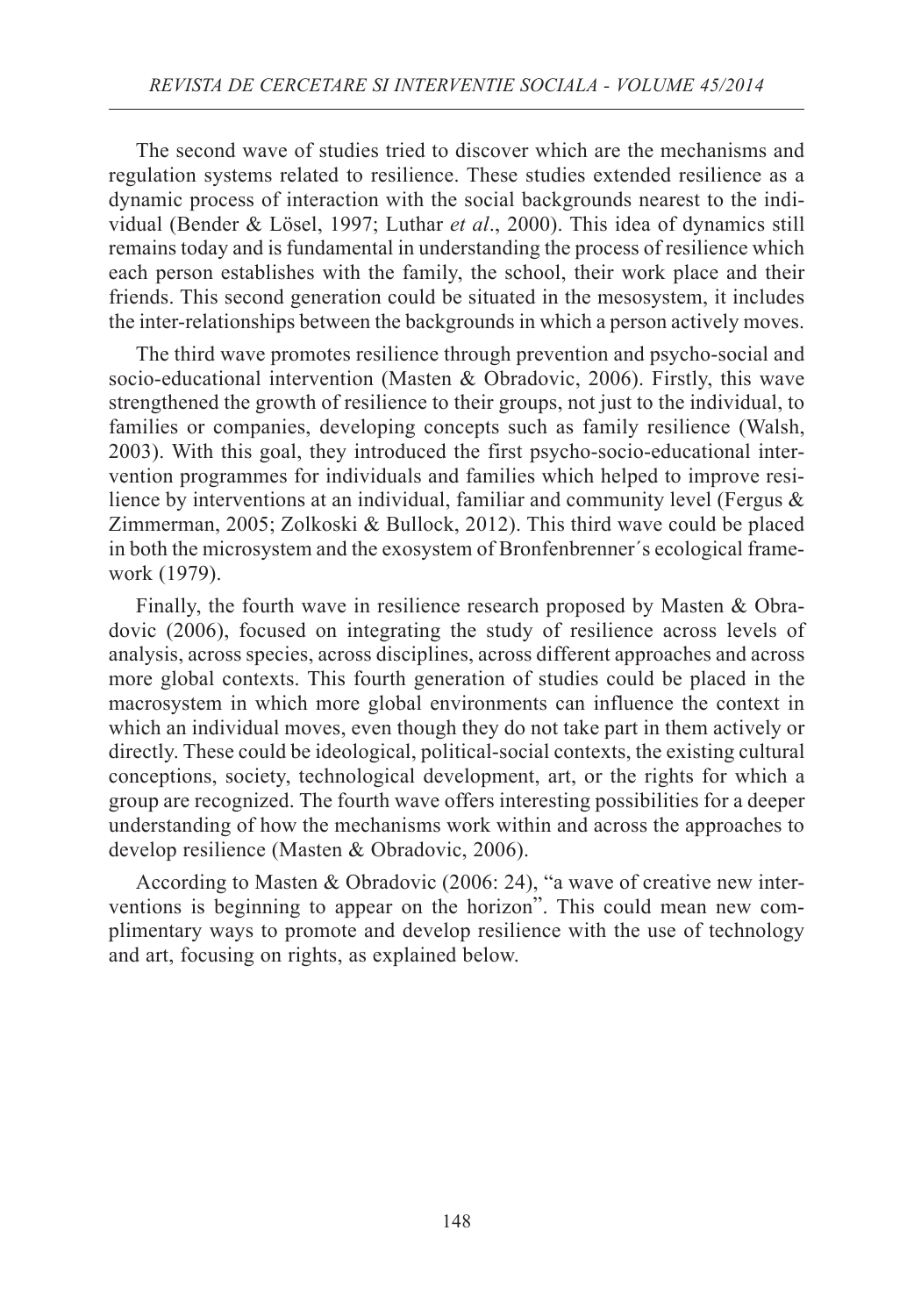#### **New approaches and practical applications to promote resilience**

#### *Resilience through the use of technology*

The terms resilience and technology are usually used together in the field of engineering, in areas such as information technology and telecommunication. Here, resilience generally refers to the capacity of information and communication networks, supply networks and distribution of goods and services, to resist the flow of people and information to mitigate the risk of failure from an over demand or malicious interference (Ulieru, 2007). Nemeth, Wears, Patel, Rosen, & Cook (2011) talk about the concept of resilience in engineering as an emergent property which should be analysed and dealt with in any network system with a wide technological and digital infrastructure.

However, ICT has penetrated all levels of society to an extent which was almost unimaginable a few years ago. In this sense the concept of resilience can be linked with technology, understanding technological resilience as the capacity of people, groups and organizations to face changes, challenges and inequalities in a technological advanced society. On one hand, it can be understood as the capacity to cope with the challenges and inequalities caused by technological development. On the other hand, it can be understood as the ability to deal with adversity encountered in hostile or harsh environments assuming the positive use of technology as a means to adapt, recover and regain previous living conditions.

Mark, Al-Ani & Semaan (2009) remark that during and after the war in Iraq, people used Internet and social networks to rebuild contacts and relationships and for general social support (family, friends, neighbours, acquaintances, etc.). During the conflict, people not only used technology to reshape social networks that the war had destroyed, but also the interaction by Internet widened and strengthened links between communities as the contact made with people with common interests helped them cope with the war situation. Al-Ani, Mark & Semaan (2010) suggested that the use of communication tools and online publications such as blogs had effects which could be understood as resilient. Forming virtual support groups or using the support offered by these networks are examples which these authors point out as a way of social or individual empowerment using technological tools (Al-Ani *et al*., 2010; Mark & Semaan, 2008). Anderson-Butcher *et al*. (2010) say that risk factors and protection factors among adolescents can be detected by social networks.

If resilience happens in interaction with the environment, and developed societies have an increasingly technologically advanced environment, it can be assumed that ICT is a component which can be taken into account in this interaction. This means considering technological resilience not only as a strictly personal, absolute, stable or definitive attribute but rather as a dynamic process with strong socio-technological influences. The changes generated by current technology and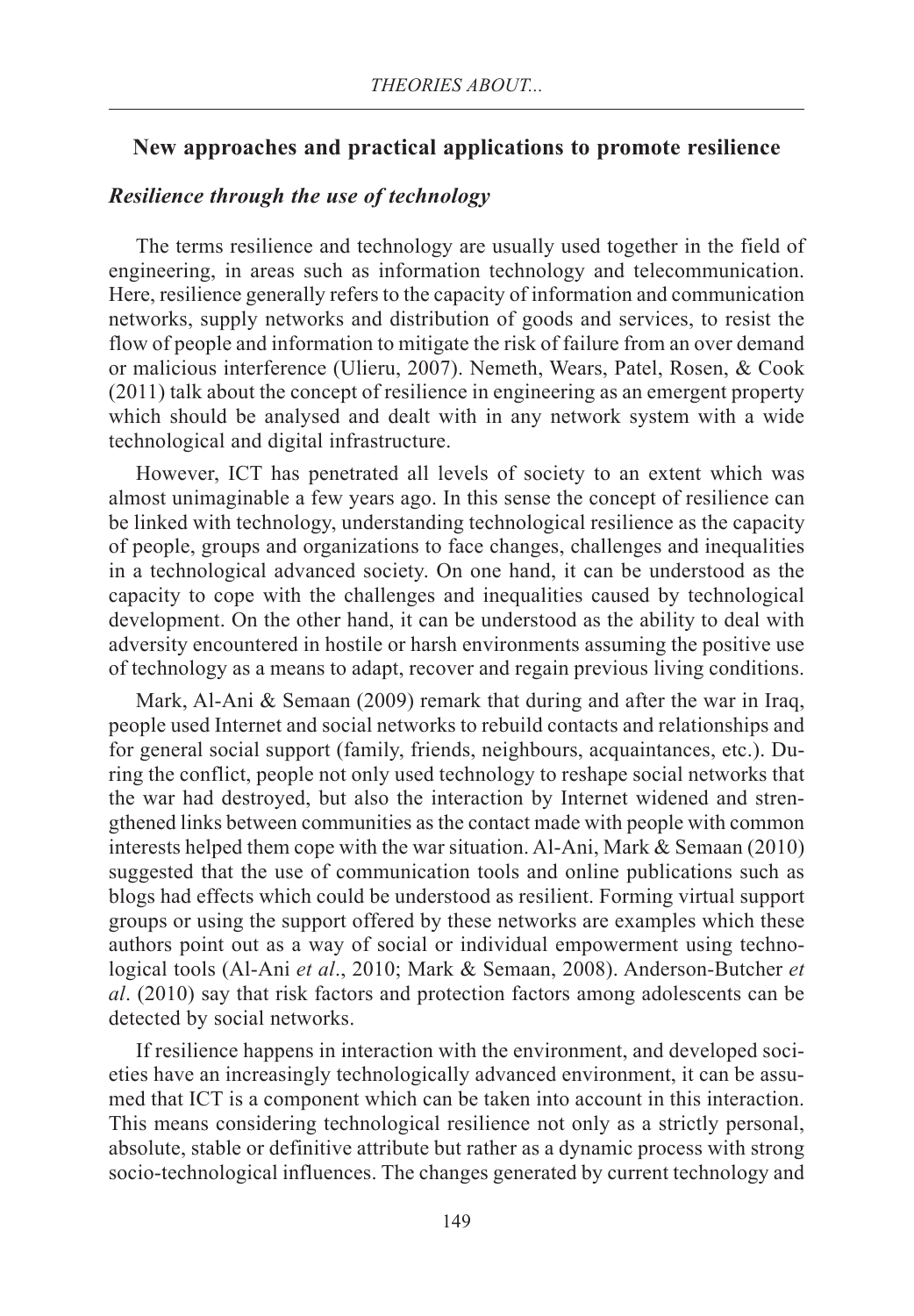the influence this can actually have goes much further than the domain of certain devices or digital skills. Technological resilience can vary according to what is required by different circumstances or contexts, moments, individuals or technological developments. It can, therefore, vary depending on the situation, the development contexts or the level of digital skill which an individual has. This also depends on the level of digital literacy required or considered necessary by society to cope with the current and future social and technological advances.

Technological resilience can also be considered as a positive way to face an adverse situation. However, apparently two types of resilient responses can only be included as technological resilience perspective. Firstly, if when it is demonstrated it uses mechanisms which require technological skills and knowledge. Secondly if this outcome is manifested and developed through digital means.

This approach is an important challenge for social intervention in children and adolescents in situations of risk and their families. On a practical level, the challenge is to help children and their families to use technology to improve their well-being, to strengthen family cohesion or aid their communication. Socioeducational interventions could help them use technological resources as social resources, giving them more independence to face the challenges and difficulties of a technologically advanced society. This means that the use of technology not only implies risks for children and adolescents, but also provides support which entails a positive, resilient and human focus to technology (Haenens, Vandoninck, & Donoso, 2013).

#### *Resilience through art*

The concept of art and resilience are common to well-being, because they both encourage positive personal growth. Any artistic process promotes personal empowerment (Chambon, 2009), in the acquisition of skills which help to resolve interpersonal conflicts, improving self-esteem and self-confidence. Resilience is also strengthened through art because it allows people to work using their personal sphere from three dimensions which make up human development; to feel, to think and to do (Lea, Belliveau, Wager, & Beck, 2011).

Vanistendael (2013) confirms that art forms part of resilience in a transversal way because it allows personal growth and development. The role played by art in resilience is fundamental because it gives meaning to human life, it links man to life, and without it life has no meaning. It is therefore, important to act through art and its languages.

There is a double connection between art and resilience. The first connection is with oneself through a personal dimension. Intrapersonal communication can be made through art by understanding our inner being. The second connection is inter-subjectivity in art which relates to the social dimension of resilience. If art is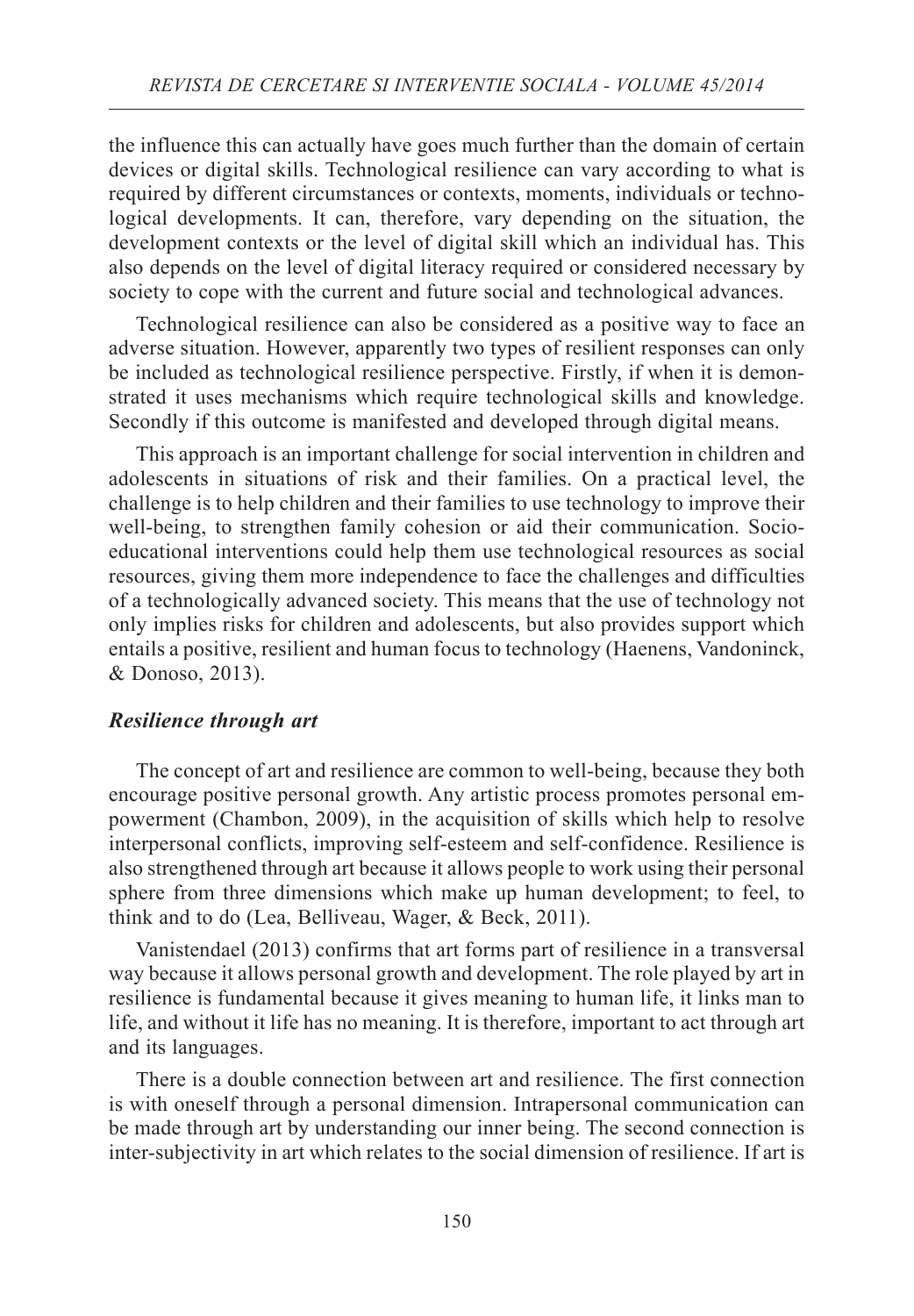understood as a form of expression there is a relationship with the exterior (people, objects or situations).

Art is a means of expression and communication which promotes sensitivity and the opportunity to create beauty. In consequence, art is the essence of the human being because it connects with people's emotions (Guerrero, 2005). If it is accepted that a way of promoting resilience is through controlling emotions then a viable way of doing it is through art (Davidson, 2000). Cyrulnik (2009) sees artistic expression as the best way of treating deep pain. He says that sentiments, emotions, sensations and experiences can be shown through art, providing the opportunity to continue personal and social growth through educational and ludic attainments. The awareness and recognition the emotions help to confront vital events in an assertive way and with a more positive outlook.

Artistic expression implies a contemplative and imaginative dimension of reality, in a free way, it is the most widely used way of creating beauty for humans. Resilience can therefore be promoted through art because creation helps free emotions, in communicating and talking about experiences (Cyrulnik, 2009). It could be said that art allows us to look at sentiments or emotions from a distance and an optimum perspective to start dealing with them and facing a traumatic situation with a realistic outlook necessary for resilience (Cyrulnik, 2009; Lorenzo, 2010).

People connected to art have added possibilities to make changes in their social reality and in consequence, are able to face adversity more assertively (Bungay & Velel-Burrows, 2013; Daykin *et al*., 2008; Tyson, 2002). The development of the capacity of symbolization, shared pleasure and leisure, introspection, self-awareness and individual reflection, growth in autonomy, accepting and valuing others, co-operation and implication in group activities, social support through sharing experiences with other people and group cohesion are some of the benefits which art can grant to promote the processes of resilience (Barragán, 2004; Brown & Sax, 2013).

#### *Resilience through the child rights-based approach*

The children's rights-based approach and the use of the Convention on the Rights of the Child (CRC) as a socio-educational tool so that children and adolescents are active subjects in their own development also promotes resilience, as its aim is a constant improvement in child welfare (Artigas, 2002).

The United Nations (2006) define it as a conceptual framework for children's development and the protection of their rights. A child rights-based approach consists in a set of values and standards and a comprehensive and inclusive manner that apply to all children and their best interest, and the development of their capacities (Herczog, 2012).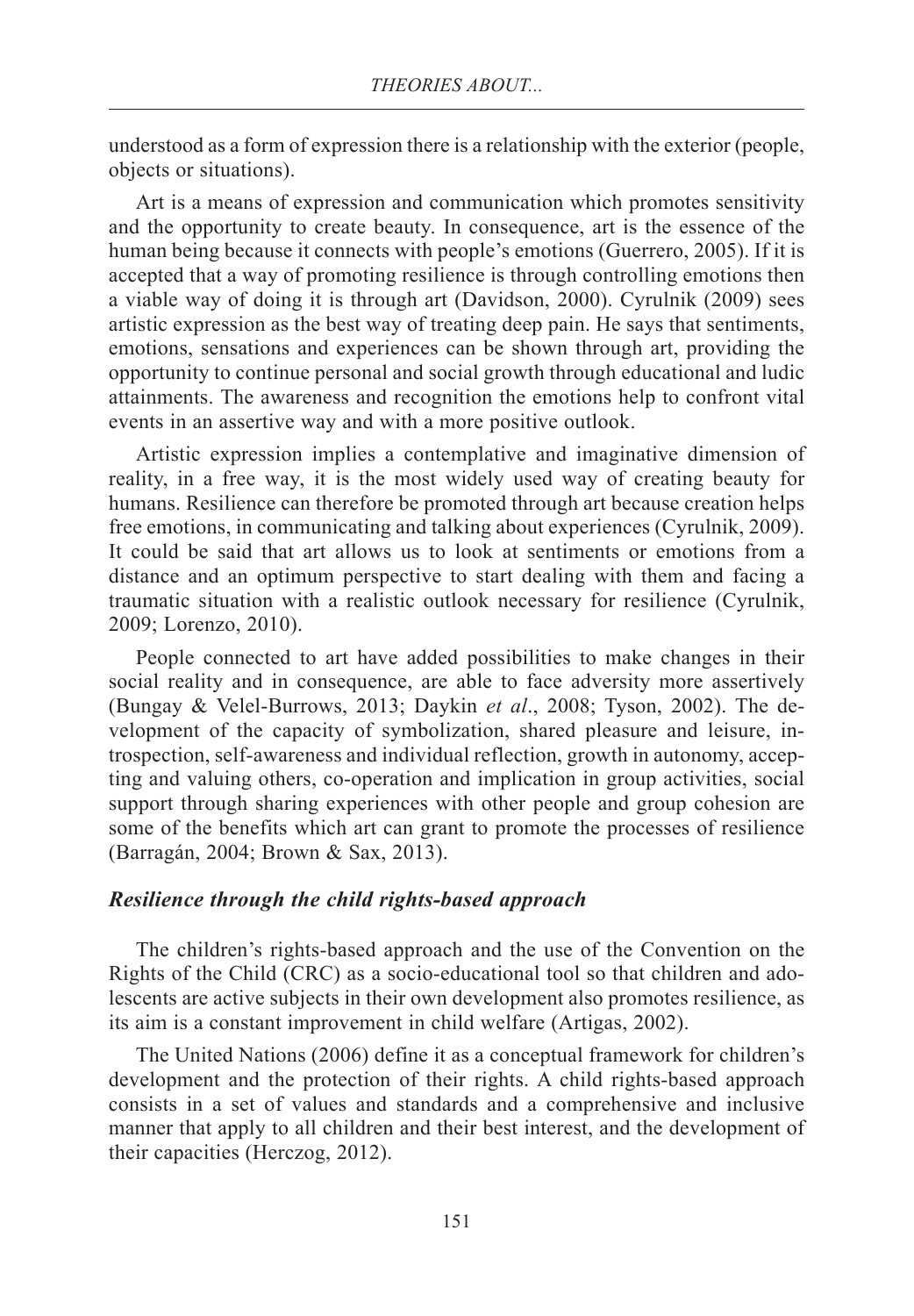The rights-based approach is defined in contrast to the needs approach (Save The Children, 2002; Shier, Hernández, Centeno, Arróliga, & González, 2013), even though both deal with the survival of people and full development of their potential. While the needs approach looks at solving specific problems, with rapid and immediate intervention if necessary, the rights-based approach recognizes that everyone has certain rights, moving away from merely identifying and satisfying people's basic needs (United Nations, 2006). This new approach involves the change from seeing children as passive objects which need attending (Save The Children, 2004) to recognizing them as active subjects with rights (Shier, Hernández, Centeno, Arróliga, & González, 2014). That is, a person with an opinion, who can participate and contribute as any other member of society in a situation of equality.

This contrast of approach is connected to the socio-educational intervention models which promote resilience. There is a striking parallelism between the rights-based approach and the intervention model based on the strengths and potentials of the individual. In the same way, the needs approach corresponds to the model based on shortfalls.

The rights-based approach arises as a result of change and evolution in the concept of childhood, funded fundamentally by the CRC. Children were regarded as passive objects who belonged to their parents (Casas, 2009; Liebel, 2009b). With the Declaration of the Rights of the Child, 1959, children's rights were recognized, but childhood was still seen as a future potential (Liebel, 2009a; Toffano, 2007). With the approval of the Convention in 1989, the recognition of children as subjects was achieved. In this agreement, children are subjects with recognizable rights to their own personality, as well as their individual needs and decision-making skills (Corsaro, 1997; Qvortrup, 2005; Richter & Zartler, 2011; Verhellen, 2008).

As discussed by Blanchet-Cohen & Bedeaux (2014) the children's rightsbased approach is an innovative model, which tries to get away from the historical role of parents as service providers to children (Linds, Goulet, & Sammel, 2010) to see them as creators of opportunities so that young people can exercise their rights and reach their full potential (Bennett, Hart, & Ann Svevo-Cianci, 2009).

According to Wearing (2011) the rights-based approach has become an important concept in development and especially in its application to children, but it is still early in practice. In recent years other authors have recognized the need to implement practices with this approach (Bennett *et al*., 2009; Lundy & McEvoy, 2009; Shier *et al*., 2013; 2014; Vanistendael, 2013).

Vanistendael (2013) says that new ways of implementing resilience should be used and they should be defined with other themes, such as children's rights. Lundy and McEvoy (2009) and Shier *et al*. (2013, 2014) say that the application of the children's rights-based approach in children's welfare services and the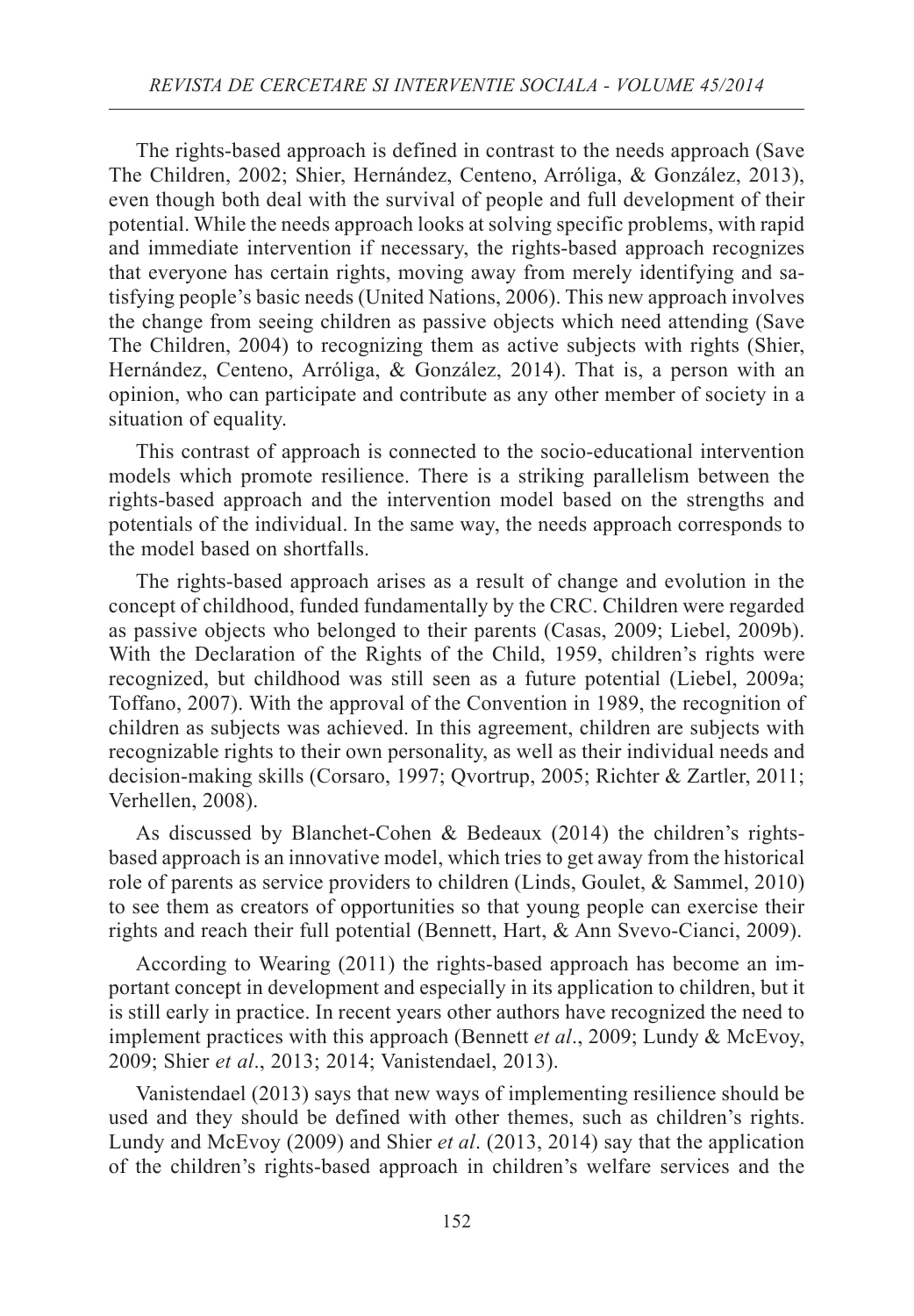participation of children in matters that affect them, gives them confidence in their capabilities and power in their development. Bennett *et al*. (2009) also agree on the need for change in child protection practices through child rights*.*

Putting the child rights-based approach into practice in schools could show willing to promote resilience. Cohen (2012), The Education Department of Western Australia (2000) and Henderson & Milstein (2003) point out different characteristics of schools which promote resilience. The child rights-based approach applied at school gives beneficial results such as (Guadix *et al*., 2013; Sebba & Robinson, 2010): (1) improvement in personal skills and empowerment of the child, creativity and a critical spirit; (2) the development of proactive processes in class decision making and reflection capacity, (3) helps social cohesion processes, mediation and community feeling (4) a sense of belonging and participation as active members of the community. These benefits reflect the characteristics of resilient schools, as the organization of the centre is based on the values of el CRC and can have a positive influence on the development and welfare of the child.

### **Conclusions and future research**

The contributions of those studies about resilience done in the first, second and third waves made it possible to build a concept as it is understood now, as a dynamic ecological process. However, the study of resilience should go further than the individual because it is much more than something purely personal (Ungar, 2011). Resilience should be understood through an ecological approach, across disciplines and across different perspectives and practical approaches, to open the door for new ways of promoting and developing resilience.

Little attention has been given to how it can promote resilience through using technology, artistic expression or through child rights-based approach. The few studies carried out are evidence of the potential of knowledge to explore, which could produce new findings related to other aspects concerning the life of people to reach a wider and richer understanding of resilience than the current one.

The promotion of resilience through the use of technology, art and the approach of rights, assumes the reality which surrounds an individual is complex. Resilience is not developed in the same way in everyone, in each case the internal and external influences are different. When our understanding of the human being takes into account all our capabilities and strengths, then we are promoting a resilient view of all the things which affect us. Positive elements can be found in all fields, just as each individual develops different abilities according to his/her possibilities. This duality can influence the development and promotion of resilience.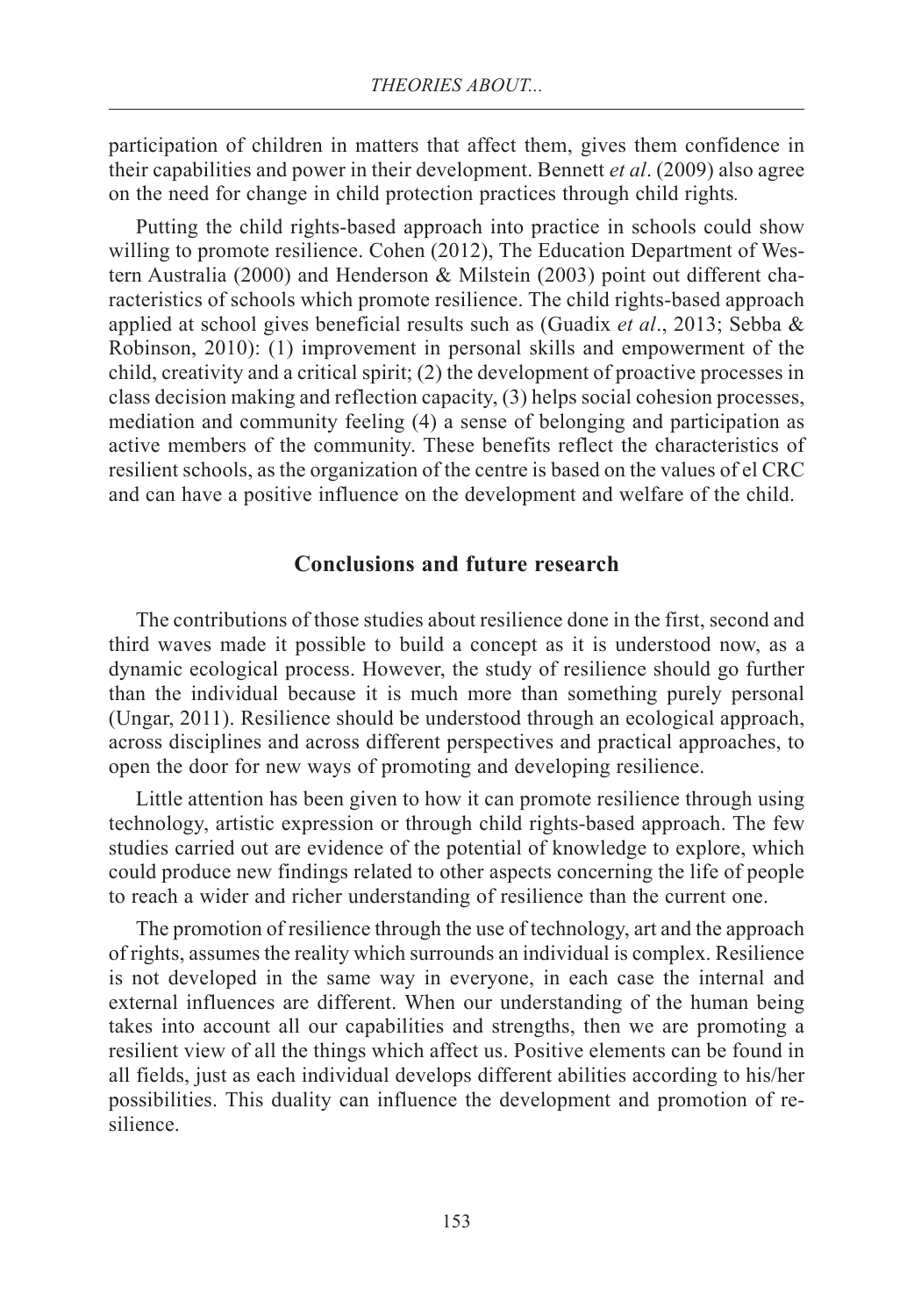From a technological approach, the versatility and infinity of applications that technology offers are not very convincing arguments to stir interest to explore questions such as, if support processes which help people overcome adverse situations can be developed using technology, or which ethical approaches are necessary. Little is known about how people use technology to face problems, obstacles and difficulties; which factors influence when a person chooses to use technology to do this, if it is accompanied by a certain level of digital competence, what makes it difficult or and which means are the best to use.

Scientific literature linking resilience and art has been scarce for many years. Currently, due to the positive results of the few existing studies, interest in the links has grown (Knowles & Cole, 2008), and this mutually reinforces them. Artistic expression leads to the expression of different languages which help the individual to find a meaning in life and a lifetime project. However, the scientific literature is insufficient; there is a clear need to continue investigating into which alternative methodologies are most efficient when considering adversity.

Finally, both the rights-based approach and the CRC are a good tool to promote resilience in childhood as they allow children and adolescents to know their rights and responsibilities. Knowing their rights leads to self-protection; it allows them to recognize early situations of non-participation, abandonment, abuse or neglect and try to avoid them. Besides, knowing their responsibilities enables self-regulation, improving co-existence and interaction with others. The greatest advantage of the child rights-based approach is that it extends the protection of the child by requiring a more complete context of the promotion and protection of human dignity, welfare, health and development.

To sum up, promoting resilience by means of technology, art and the rights approach all recognize that the concept of resilience is transversal in a person's life. For this reason it is necessary to intensify the search for new factors and mechanisms to transform and overcome adverse situations which introduce new ways for a wider understanding of resilience.

#### *Acknowledgements*

This paper has been developed on the investigation group GRISIJ (Research Group in Social-educational Child and Youth Interventions) and supported by the Department of Universities, Research and Information Society of the Government of Catalonia, the University of Lleida and the University of Barcelona.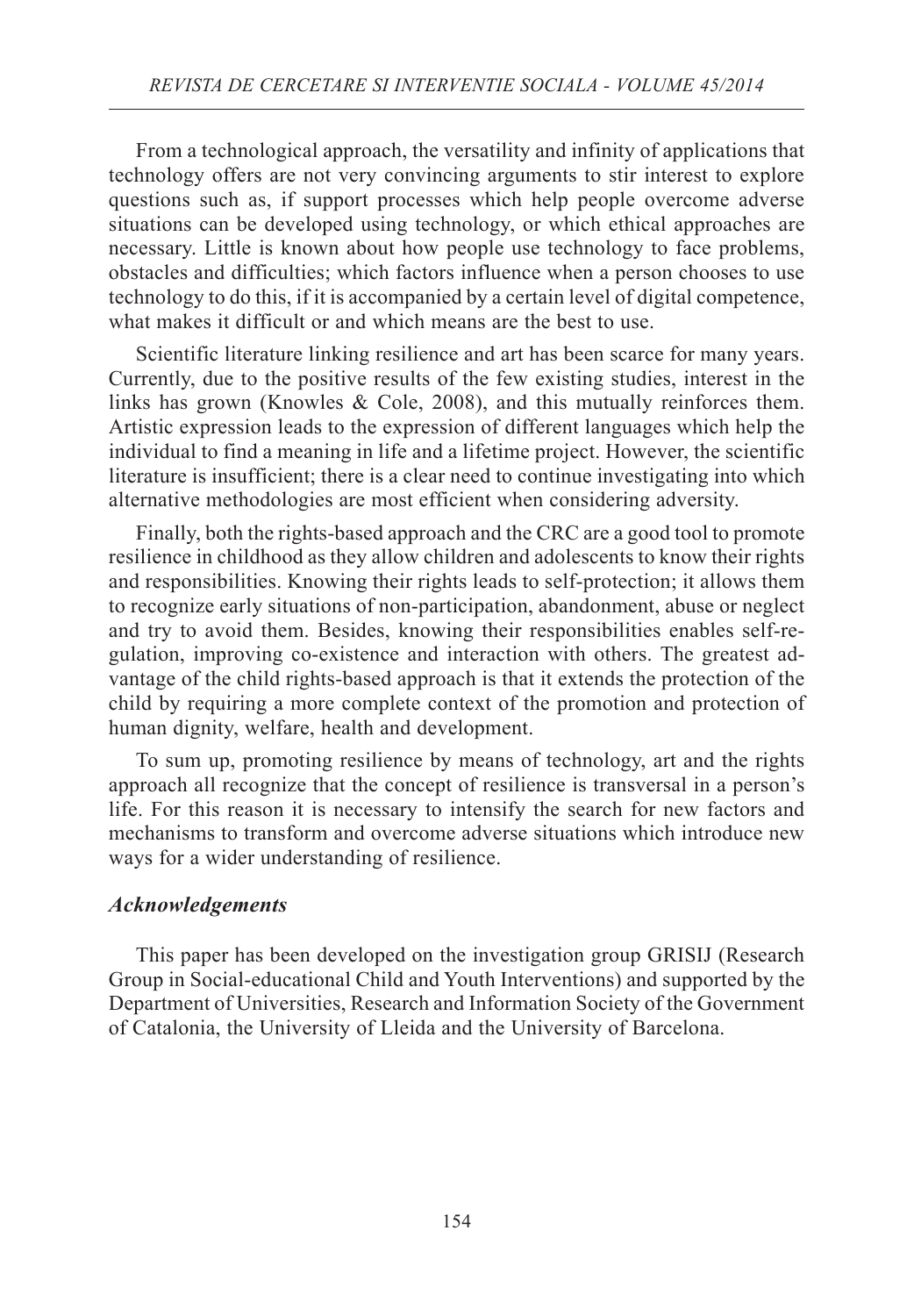#### **References**

- Al-Ani, B., Mark, G., & Semaan, B. (2010). Blogging in a region of conflict: supporting transition to recovery. *CHI 10 Proceedings of the 28th International Conference on Human Factors in Computing Systems*.
- Anderson-Butcher, D., Lasseigne, A., Ball, A., Brzozowski, M., Lehnert, M., & McCormick, B. (2010). Adolescent Weblog Use: Risky or Protective? *Child and Adolescent Social Work Journal*, *27*(1), 63-77.
- Artigas, C. (2002). El enfoque de derechos aplicado en programas sociales: una apuesta por la superación de la desigualdad y la pobreza. In *Seminario Perspectivas Innovativas en Política Social*. Santiago de Chile: MIDEPLAN / CEPAL.
- Barragán, J. M. i M. A. (2004). Experiencia artística y producción cultural, ámbitos para la intervención socioeducativa. . *Educación Social. Monográfico Los Lenguajes Artísticos, Clave De Desarrollo, 28*, 19-40.
- Barudy, J., & Dantagnan, M. (2005). *Los buenos tratos a la infancia: Parentalidad, apego y resiliencia*. Barcelona: Piadós.
- Bender, D., & Lösel, F. (1997). Protective and risk effects of peer relations and social support on antisocial behaviour in adolescents from multi-problem milieus. *Journal of Adolescence*, *20*(6), 661-678.
- Bennett, S., Hart, S. N., & Ann Svevo-Cianci, K. (2009). The need for a General Comment for Article 19 of the UN Convention on the Rights of the Child: Toward enlightenment and progress for child protection. *Child Abuse & Neglect*, *33*(11), 783- 790.
- Blanchet-Cohen, N., & Bedeaux, C. (2014). Towards a Rights-Based Approach to Youth Programs: Duty-Bearers Perspectives. *Children and Youth Services Review*.
- Block, J. (1980). The role of ego-control and ego-resiliency in the organization of behavior. In W. W. Collins (Ed.), *Development of cognition, affect and social relations* (pp. 39–102). Hillsdale: Erlbaum.
- Block, J. (2002). *Personality as an affect-processing system*. Mahwah, NJ: Erlbaum.
- Bronfenbrenner, U. (1979). *The ecology of human development: Experiments by nature and design*. *Harvard University Press* (p. 330). Massachusetts: Harvard University Press.
- Brooks, J. E. (2006). Strengthening Resilience in Children and Youths: Maximizing Opportunities through the Schools. *Children*, *18*(1), 69-76.
- Brown, E. D., & Sax, K. L. (2013). Arts enrichment and preschool emotions for lowincome children at risk. *Early Childhood Research Quarterly*, *28*(2), 337-346.
- Bungay, H., & Vella-Burrows, T. (2013). The effects of participating in creative activities on the health and well-being of children and young people: a rapid review of the literature. *Perspectives in Public Health*, *133*(1), 44–52.
- Casas, F. (2009). Infancia y participación en la ciudad. In C. Villagrasa & I. Ravetllat (Eds.), *Por los derechos de la infancia y de la adolescencia. Un compromiso mundial desde el derecho de participación en el XX aniversario de la Convención sobre los Derechos del Niño* (pp. 501-508). Barcelona: Bosch.
- Chambon, A. (2009). What can art do for social work? *Canadian Social Work Review*, *26*(2), 217-232.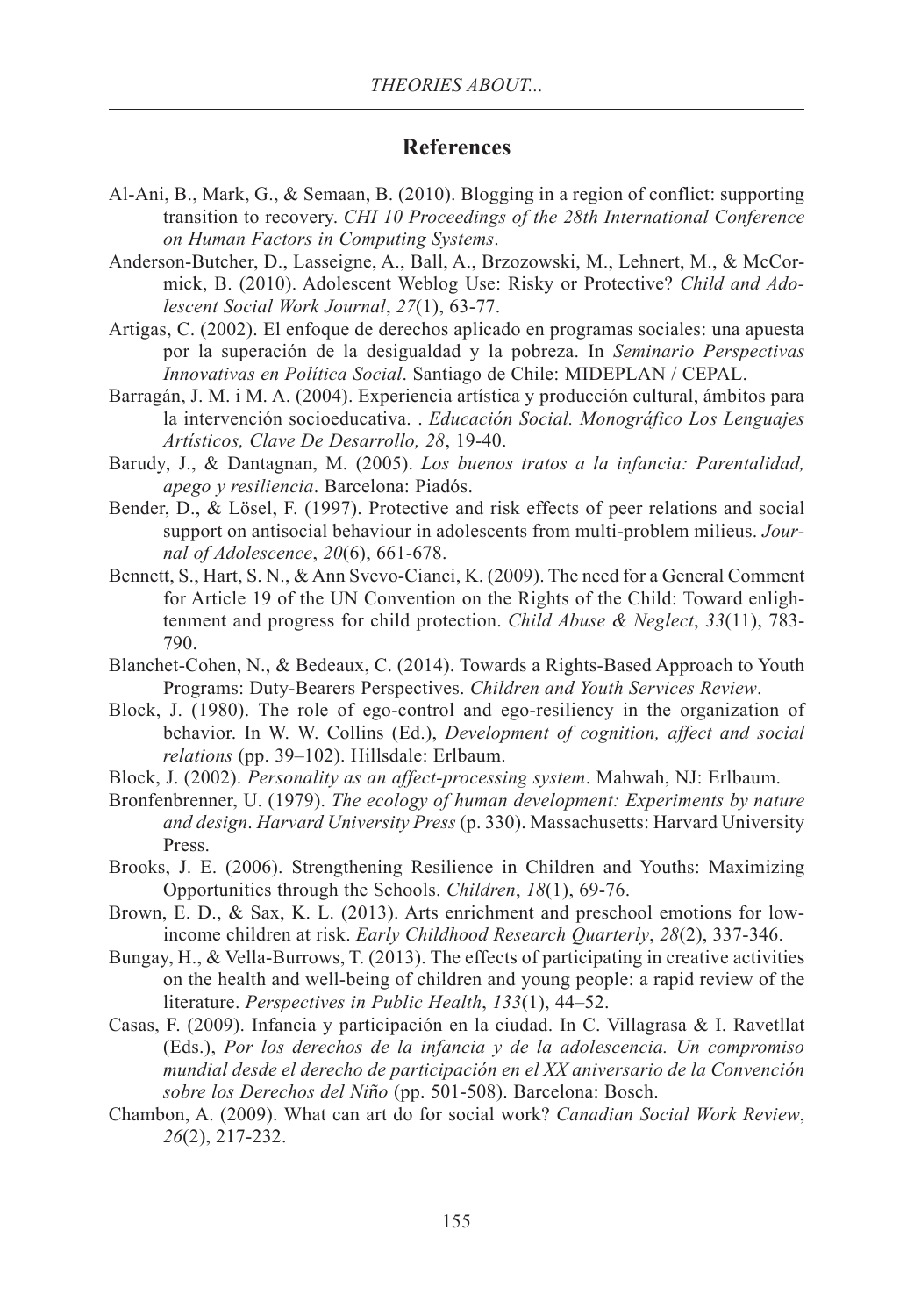Cohen, M. (2012). *Cómo construir fortalezas en la educación especial. Resiliencia familiar y escolar*. México: Miguel Ángel Pórrua.

Corsaro, W. (1997). *The sociology of childhood*. Thousand Oaks, CA: Pine Forge Press.

- Cyrulnik, B. (2009). Vencer el trauma por el arte. Cuadernos de Pedagogía, 393. *Cuadernos de Pedagogía*, 393.
- Davidson, R. J. (2000). Affective style, psychopathology, and resilience: Brain mechanisms and plasticity. *American Psychologist*, *55*(11), 1196-1214.
- Daykin, N., Orme, J., Evans, D., Salmon, D., McEachran, M., & Brain, S. (2008). The impact of participation in performing arts on adolescent health and behaviour: a systematic review of the literature. *Journal of Health Psychology*, *13*(2), 251-264.
- Education Department of Western Australia. (2000). *Developing resiliency in young people. K-12. Teacher's guide*. East Perth, WA: Joondalup District Education Office.
- Fergus, S., & Zimmerman, M. (2005). Adolescent resilience: A framework for understanding healthy development in the face of risk. *Annual Review of Public Health*, *26*(13), 399-419.
- Fredrickson, B. L., Tugade, M. M., Waugh, C. E., & Larkin, G. R. (2003). What good are positive emotions in crises? A prospective study of resilience and emotions following the terrorist attacks on the United States on September 11th, 2001. *Journal of Personality and Social Psychology*, *84*(2), 365-376.
- Garmezy, N. (1991). Resiliency and vulnerability to adverse developmental outcomes associated with poverty. *American Behavioral Scientist*, *34*(4), 416-430.
- Garmezy, N., Masten, A. S., & Tellegen, A. (1984). The study of stress and competence in children: A building block for developmental psychopathology. *Child Development*, *55*(1), 97-111.
- Grotberg, E. H. (1996). The international resilience project. In *Annual Convention of the International Council of Psychologists 54th* (pp. 1–15). Banff (Canada).
- Guadix, N., Belmonte, O., López de Turiso, A., Balsells, M. À., Coiduras, J., Alsinet, C., & Urrea, A. (2013). *Transformando la educación desde los Derechos de la Infancia. Guía metodológica.* Madrid: UNICEF Comité Español.
- Guerrero, M. (2005). Els ensenyaments artístics i l'educació emocional. *Document Inèdit. Barcelona, Facultat de Pedagogia. Universitat de Barcelona.*
- Haenens, L., Vandoninck, S., & Donoso, V. (2013). How to cope and build online resilience? EU Kids Online. Retrieved from http://eprints.lse.ac.uk/48115/1/How to cope and build online resilience %28lsero%29.pdf
- Haskett, M. E., Nears, K., Ward, C. S., & McPherson, A. V. (2006). Diversity in adjustment of maltreated children: Factors associated with resilient functionin. *Clinical Psychology Review*, *26*(6), 796-812.
- Henderson, N., & Milstein, M. (2003). *Resiliencia en la escuela*. Buenos Aires: Piadós.
- Herczog, M. (2012). Rights of the Child and Early Childhood Education and Care in Europe. *European Journal of Education*, *47*(4), 542-555.
- Kaplan, H. B. (2002). Toward an understanding of resilience A critical review of definitions and models. In M. D. Glantz & J. L. Johnson (Eds.), *Resilience and development. Positive life adaptations* (pp. 17-84). New York, Boston,Dordrecht, London and Moscow: Kluwer Academic Publishers.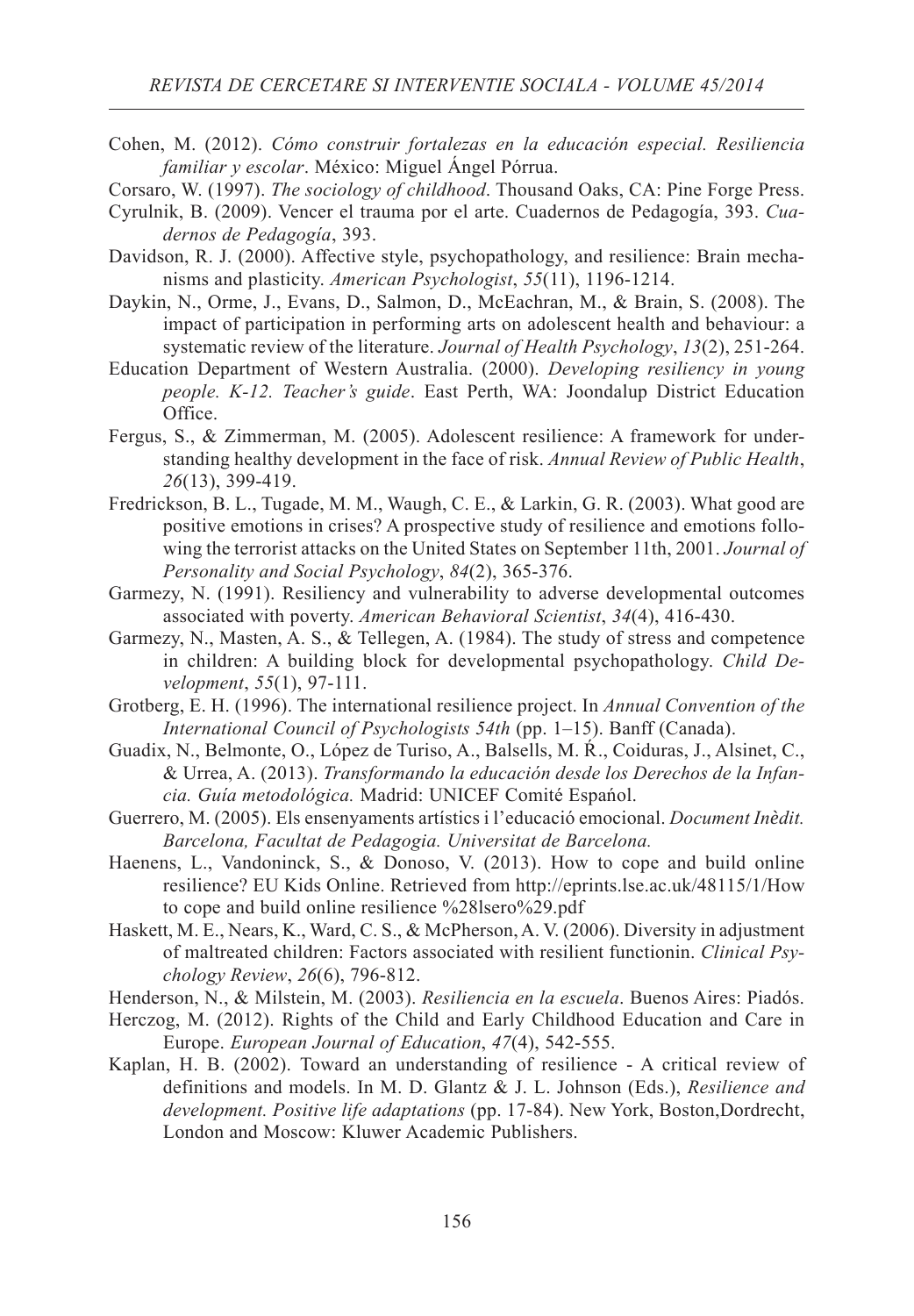- Knowles, J. G., & Cole, A. L. (2008). *Handbook of the arts in qualitative research: perspectives, methodologies, examples, and issues*. (J. G. Knowels & A. L. Cole, Eds.) *Qualitative Research* (p. 700). Sage Publications.
- Kotliarenco, M. A., Cáceres, I., & Fontecilla, M. (1997). *Estado de arte en resiliencia* (p. 52).
- Lea, G. W., Belliveau, G., Wager, A., & Beck, J. L. (2011). A Loud Silence: Working with Research-based Theatre and A/R/Tography. *International Journal of Education & the Arts*, *12*(2), 16.
- Liebel, M. (2009a). Ciudadanía desde abajo. Derechos de la niñez y movimientos sociales. In C. Villagrasa & I. Ravetllat (Eds.), *Por los derechos de la infancia y de la adolescencia. Un compromiso mundial desde el derecho de participación en el XX aniversario de la Convención sobre los Derechos del Niño* (pp. 485–499). Barcelona: Bosch.
- Liebel, M. (2009b). Sobre la historia de los Derechos de la Infancia. In M. Liebel & M. Martínez (Eds.), *Infancia y derechos humanos. Hacia una ciudadanía participante y protagónica.* (pp. 23-40). Perú: IFEJANT.
- Linds, W., Goulet, L., & Sammel, A. (2010). *Emancipatory Practices: Adult/Youth Engagement for Social and Environmental Justice*. Rotterdam: Sense Publishers.
- Lorenzo, R. (2010). *Resiliencia. Nuestra capacidad de recuperación ante los obstáculos.* Buenos Aires: Adrómeda.
- Lösel, F., Bliesener, T., & Kferl, P. (1989). On the concept of invulnerability: Evaluation and first results of the bielefeld project. In M. Brambring, F. Löesel, & H. Skowronek (Eds.), *Children and risk: Assessment, longitudinal research, and intervention* (Walter de., pp. 186–219). New York, NY.
- Lundy, L., & McEvoy, L. (2009). Developing outcomes for educational services: a children's rights-based approach. *Effective Education*, *1*(1), 43-60.
- Luthar, S. S. (2010). Resiliencia a edad temprana y su impacto en el desarrollo psicosocial del niño. *Enciclopedia Sobre El Desarrollo de La Primera Infancia*.
- Luthar, S. S., & Brown, P. J. (2007). Maximizing resilience through diverse levels of inquiry: Prevailing paradigms, possibilities, and priorities for the future. *Development and Psychopathology*, *19*(3), 931-955.
- Luthar, S. S., Cicchetti, D., & Becker, B. (2000). The construct of resilience: A critical evaluation and guidelines for future work. *Child Development*, *71*(3), 543-562.
- Manciaux, M. (2003). *La resiliencia: ¿mito o realidad?* (p. 320). Madrid: Gedisa.
- Manciaux, M. (2004). Conclusiones y perspectivas. In B. Cyrulnik, T. Guénard., S. Vanistendael, S. Tomkiewicz, & M. Manxiaux (Eds.), *El realismo de la esperanza* (pp. 225-233). Barcelona: Gedisa.
- Mark, G., Al-Ani, B., & Semaan, B. (2009). Resilience Through Technology Adoption/: Merging the Old and the New in Iraq. *Iraq*, 689-698.
- Mark, G., & Semaan, B. (2008). Resilience in collaboration: technology as a resource for new patterns of action. *CSCW 08 Proceedings of the 2008 ACM Conference on Computer Supported Cooperative Work*. ACM. doi:10.1145/1460563.1460585
- Masten, A. S. (2001). Ordinary magic. Resilience processes in development. *American Psychologist*, *56*(3), 227–238.
- Masten, A. S. (2007). Resilience in developing systems: Progress and promise as the fourth wave rises. *Development and Psychopathology*, *19*(3), 921-930.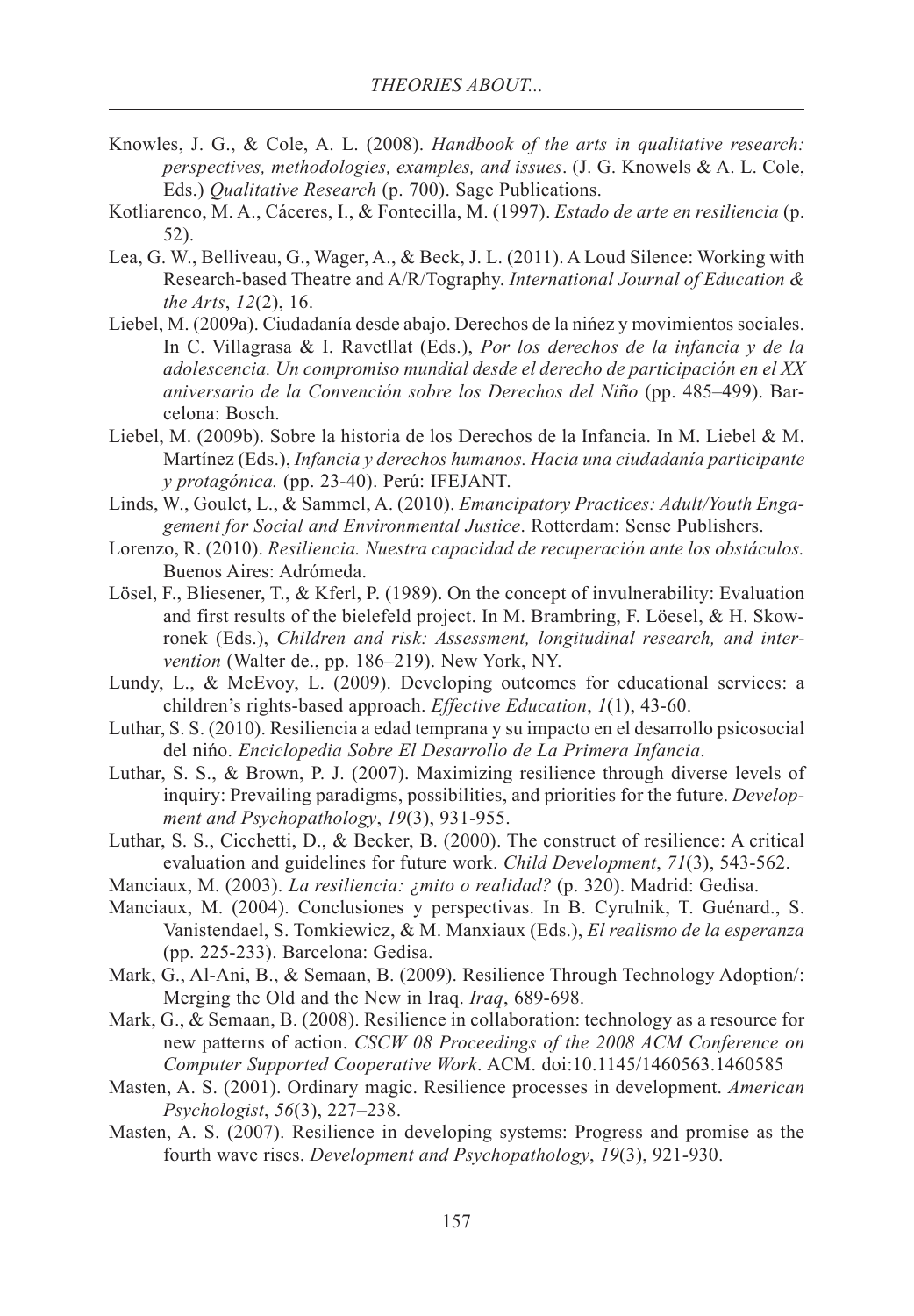- Masten, A. S., Best, K. M., & Garmezy, N. (1990). Resilience and development: Contributions from the study of children who overcome adversity. *Development and Psychopathology*, *2*(04), 425-444.
- Masten, A. S., & Garmezy, N. (1985). Risk, vulnerability and protective factors in developmental psychopathology. *Advances in Clinical Child Psychology*, *8*, 1-52.
- Masten, A. S., & Obradovic, J. (2006). Competence and resilience in development. *Annals Of The New York Academy Of Sciences*, *1094*(1), 13-27.
- McDaniel, T. R., & Benson, P. L. (2008). Review of *All Kids Are Our Kids: What Communities Must Do to Raise Caring and Responsible Children and Adolescents, 2nd Edition*. *The Clearing House*. doi:10.3200/TCHS.81.5.237-238
- Munist, M., Santos, H., Kotliarenco, M. A., Suárez Ojeda, E. N., Infante, F., & Grotberg, E. H. (1998). Manual de identificación y promoción de la resiliencia en niños y adolescentes. *Kellogg, Fundación W.K. Organización Panamericana de La Salud. Organización Mundial de La Salud.*
- Navarro, J. (2011). *Resi..què? Resiliència*. Tarragona (Spain): Silva.
- Nemeth, C., Wears, R. L., Patel, S., Rosen, G., & Cook, R. I. (2011). Resilience is not control: healthcare, crisis management, and ICT. *Cognition Technology Work*, *13*(3), 189-202.
- Osborn, A. F. (1994). *Resiliencia y estrategias de intervención*. Ginebra (Suiza): BICE.
- Qvortrup, J. (2005). *Studies in modern childhood. Society, agency, culture*. New York: Palgrave Macmillan.
- Richardson, G. E. (2002). The metatheory of resilience and resiliency. *Journal of Clinical Psychology*, *58*(3), 307-321.
- Richter, R., & Zartler, U. (2011). Children participating in family decisions. *Revista de Cercetare si Interventie Sociala*, *32*, 7-24.
- Rutter, M. (1993). Resilience: Some conceptual considerations. *The Journal Of Adolescent Health Official Publication Of The Society For Adolescent Medicine*, *14*(8), 626 ST – Resilience: some conceptual consideratio.
- Rutter, M. (1995). Psychosocial adversity: Risk, resilience and recovery. *Southern African Journal of Child Adolescent Psychiatry*, *7*(2), 75-88.
- Save The Children. (2002). *Programación de los Derechos del Niño. Cómo aplicar un Enfoque de Derechos del Niño en la Programación. Manual para los miembros de Save the Children.* Sweden: Alianza Internacional Save the Children.
- Save The Children. (2004). *Programación de los derechos del niño. Guía de capacitación*. Lima, Perú: Save the Children Suecia. Programa Regional para América Latina y el Caribe.
- Scoville, M. C. (1942). Wartime tasks of psychiatric social workers in Great Britain. *American Journal of Psychiatry*, *99*, 358-363.
- Sebba, J., & Robinson, C. (2010). *Evaluation of UNICEF UK's Rights Respecting Schools Award*. London.
- Shier, H., Hernández, M., Centeno, M., Arróliga, I., & González, M. (2013). Incidencia de niños, niñas y adolescentes como ciudadanos activos en Nicaragua: metodologías, modalidades y condiciones facilitadoras para lograr impacto real. *Revista Iberoamericana Sobre Niñez Y Juventud En Lucha Por Sus Derechos, 2*( 7), 121- 134.